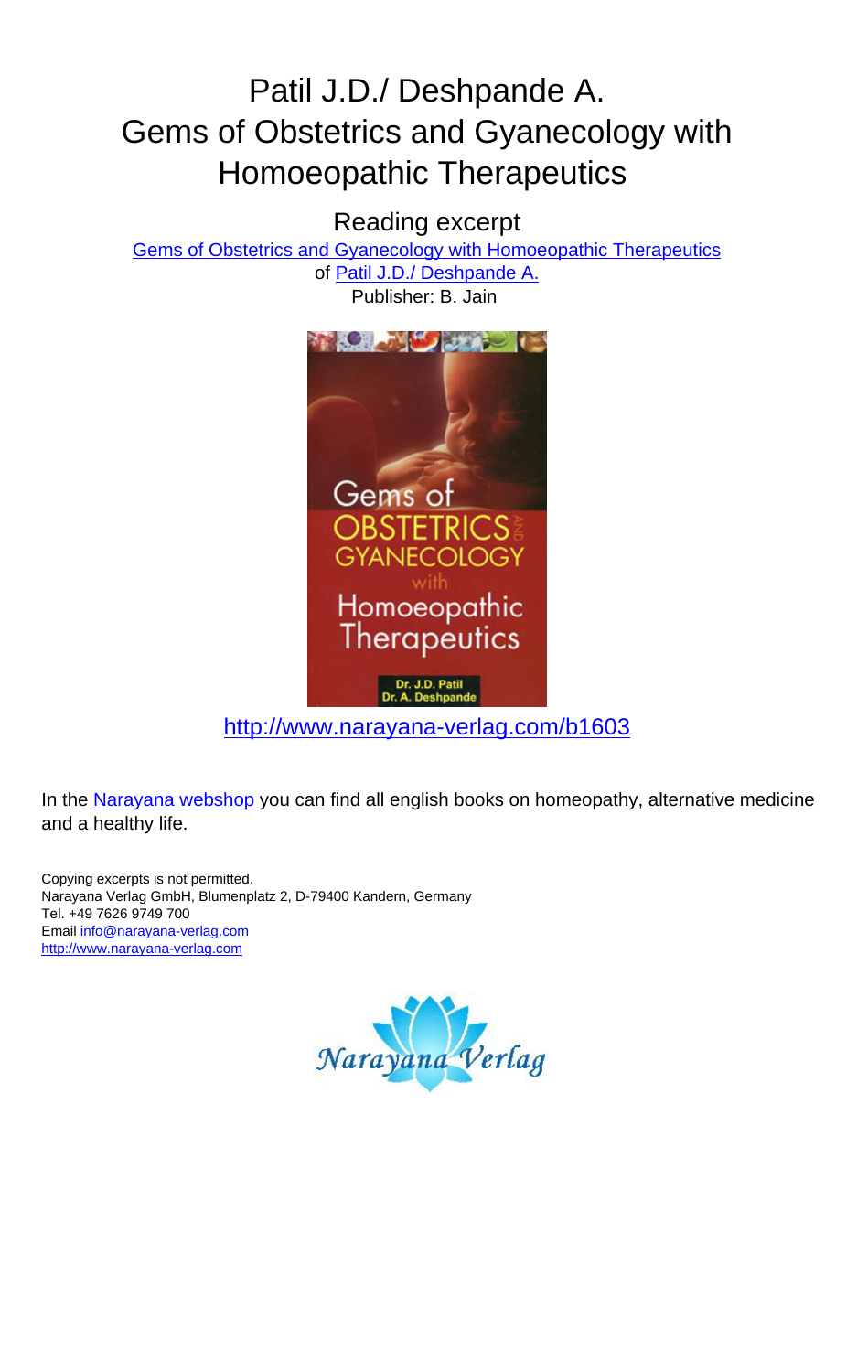# CONTENTS

| 3. PHYSIOLOGY OF MENSTRUATION                                                                                         |  |
|-----------------------------------------------------------------------------------------------------------------------|--|
|                                                                                                                       |  |
| 5. SHORT NOTES <b>And The Contract of the Contract of the Contract of Contract Contract Of Contract Of Contract O</b> |  |
| 6. INCIDENCE OF TUBERCULOSIS IN                                                                                       |  |
|                                                                                                                       |  |
|                                                                                                                       |  |
|                                                                                                                       |  |
| 10. RADIOLOGY IN GYNECOLOGY.                                                                                          |  |
|                                                                                                                       |  |
| 12. CARCINOMA OF CERVIX AND                                                                                           |  |
|                                                                                                                       |  |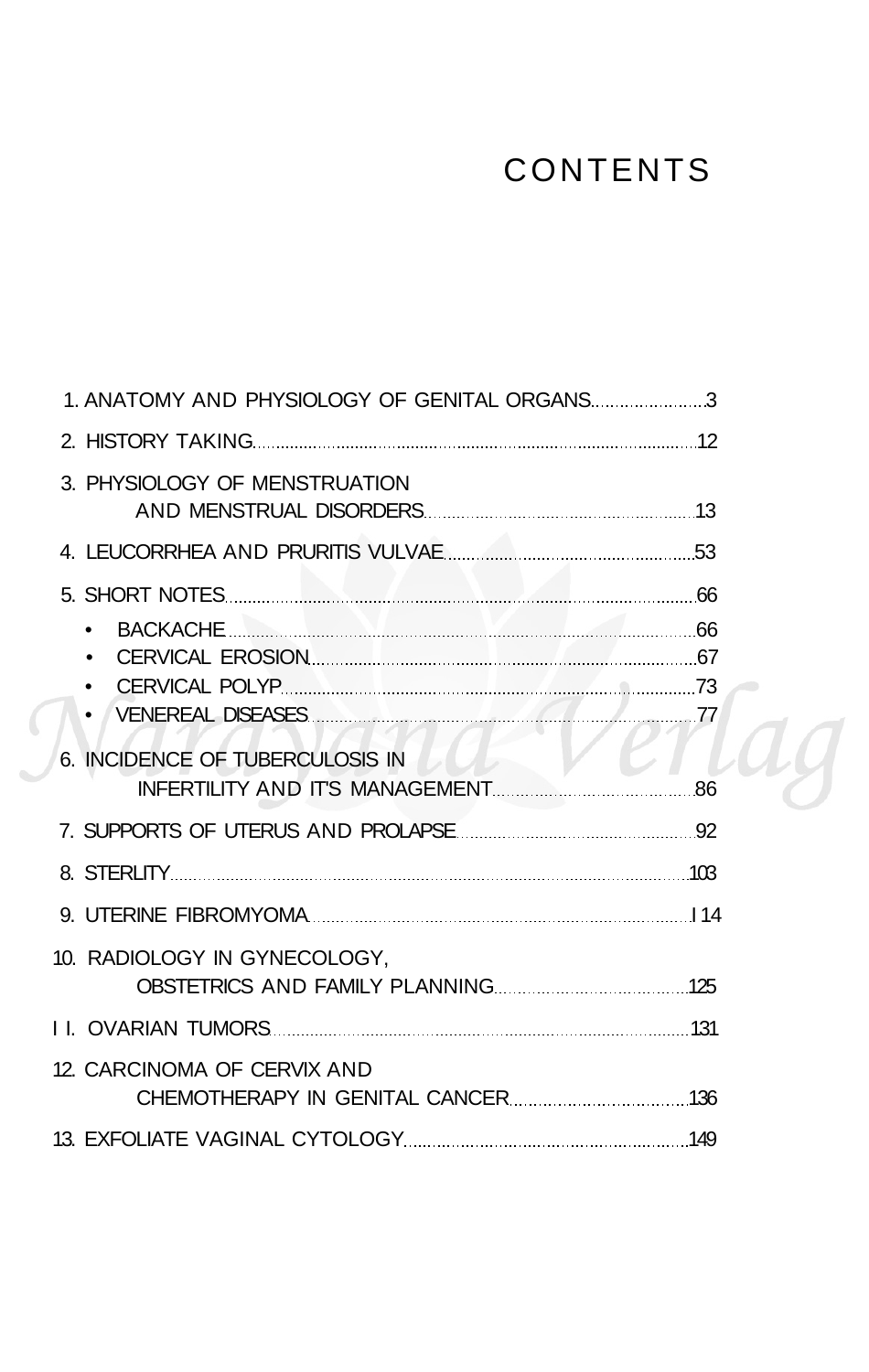| $\bullet$ |  |
|-----------|--|
|           |  |
|           |  |
| $\bullet$ |  |
|           |  |

Narayand Verlag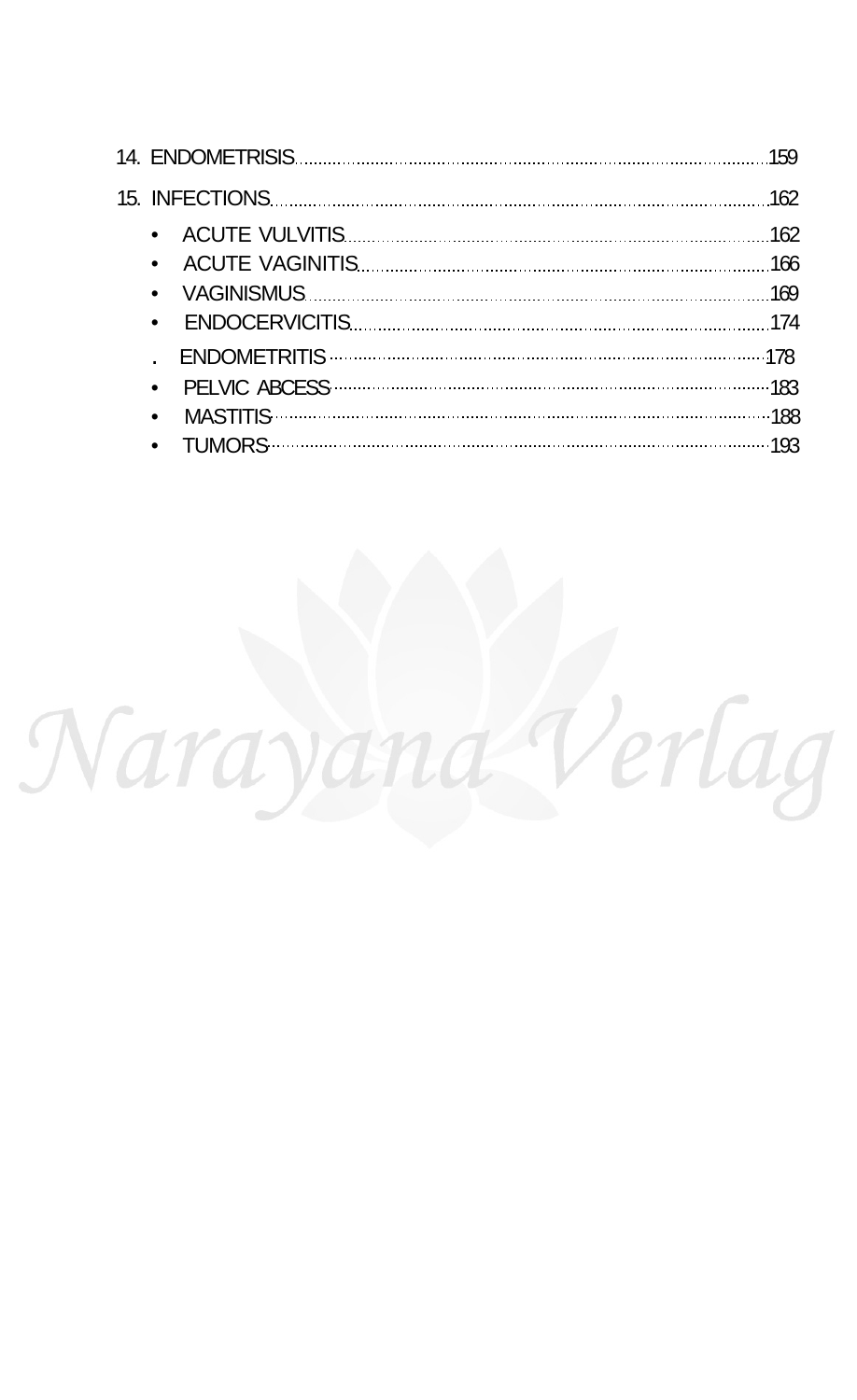## **OBSTETRICS (Midwifery)**

| 6. BLEEDING IN THE THIRD TRIMASTER                  |  |
|-----------------------------------------------------|--|
|                                                     |  |
| 8. PRE-ECLAMPCIA & ECLAMPCIA                        |  |
|                                                     |  |
|                                                     |  |
| 11. RUPTURE OF THE UTERUS. 1444 COMPUTER 1517       |  |
|                                                     |  |
|                                                     |  |
|                                                     |  |
| LOCHIA 2000 231<br>$\bullet$<br>٠<br>٠<br>$\bullet$ |  |
|                                                     |  |
|                                                     |  |
|                                                     |  |
|                                                     |  |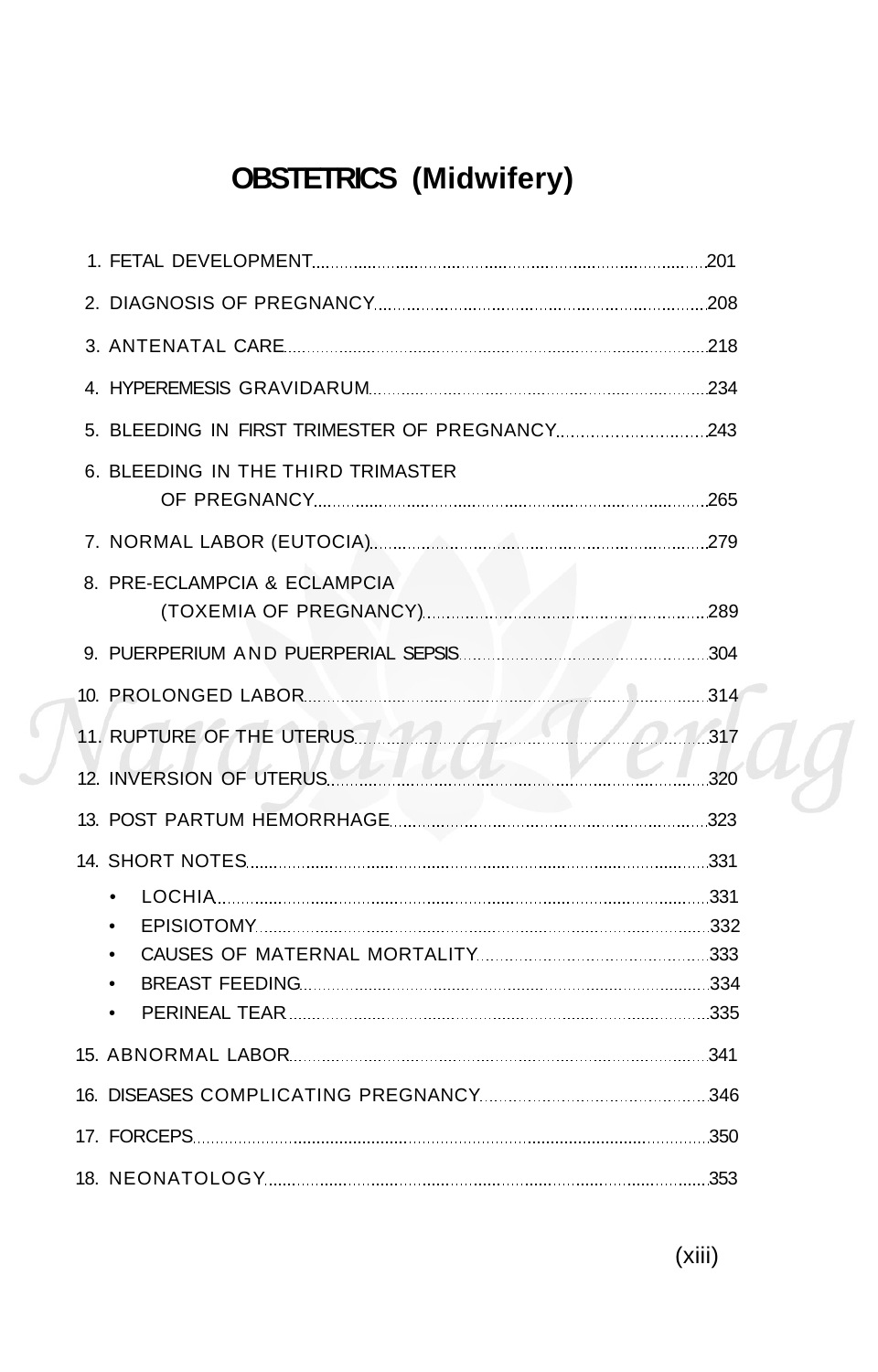| 22. CONTRACEPTION 375 |  |
|-----------------------|--|
|                       |  |